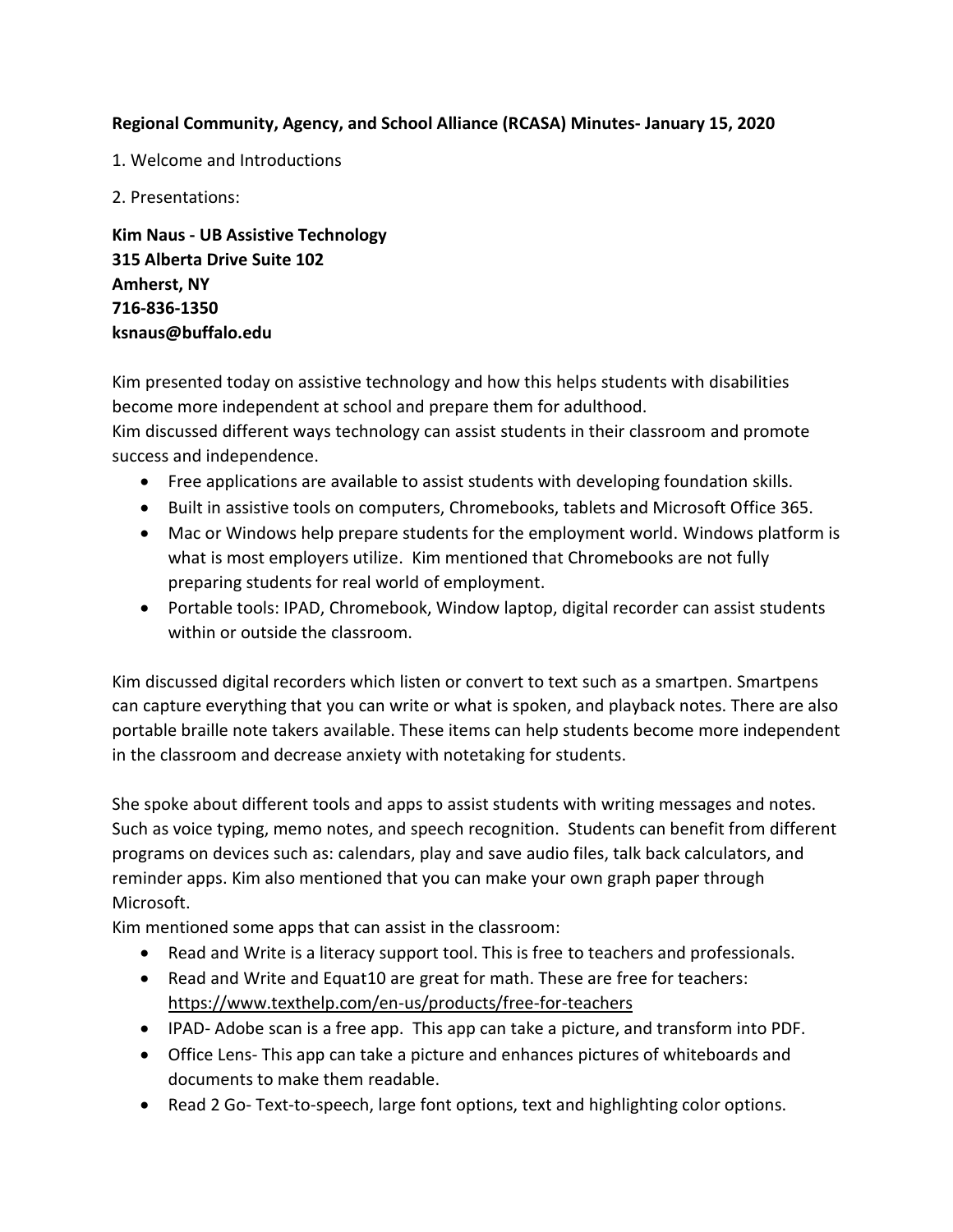- Voice Dream Reader- Mobile text-to-speech app.
- Seeing Al is free. This app can read people in a room, recognize friends and describe the scene around you, quick text read menu, picture of text, and identify currency. (Be my eyes for Android).
- Proloquo 2 Go Communication app

Kim mentioned that they have free device loans and serve all individuals at UB Assistive Technology. Staff can spend ½ hour with individuals at no cost for assistive technology demonstrations at their location on Alberta Drive.

## **Sara Taylor NIOGA Library System/ B-TOP Express Librarian/ eMobile Trainer [www.btopexpress.org](http://www.btopexpress.org/)**

Sara spoke about technology safety. She shared general safety considerations such as changing your router password (not Wi-Fi password). She mentioned that it is not too hard to for someone to hack into your home internet. (Directions attached).

Sara also mentioned to be mindful about privacy issues while utilizing google. If your child/student is utilizing google, look into its "Activity Controls" and "Manage Activity" sections. Also check into the settings for password auto-save and auto sign in. Parents can also track YouTube search and watch histories, live chat transcripts, and sync and "Remove the Device" functions.

Sara shared a website to monitor your child's devices: http://www.tomsguide.com/us/bestparental-control-apps,review-2258.html

Sara spoke about trying to wean off from Google. She mentioned trying the Brave browser, DuckDuckGo search engine, BitChute video hosting service, Minds or MeWe social networking and ProtonMail.

Sara also mentioned you can try new apps, programs at your library. She shared that the library is a great resource regarding questions about technology or to obtain help with your devices.

**Liz Loughran-Amorese Transition Specialist West Regional Partnership Center Eloughran-amorese@e1b.org**